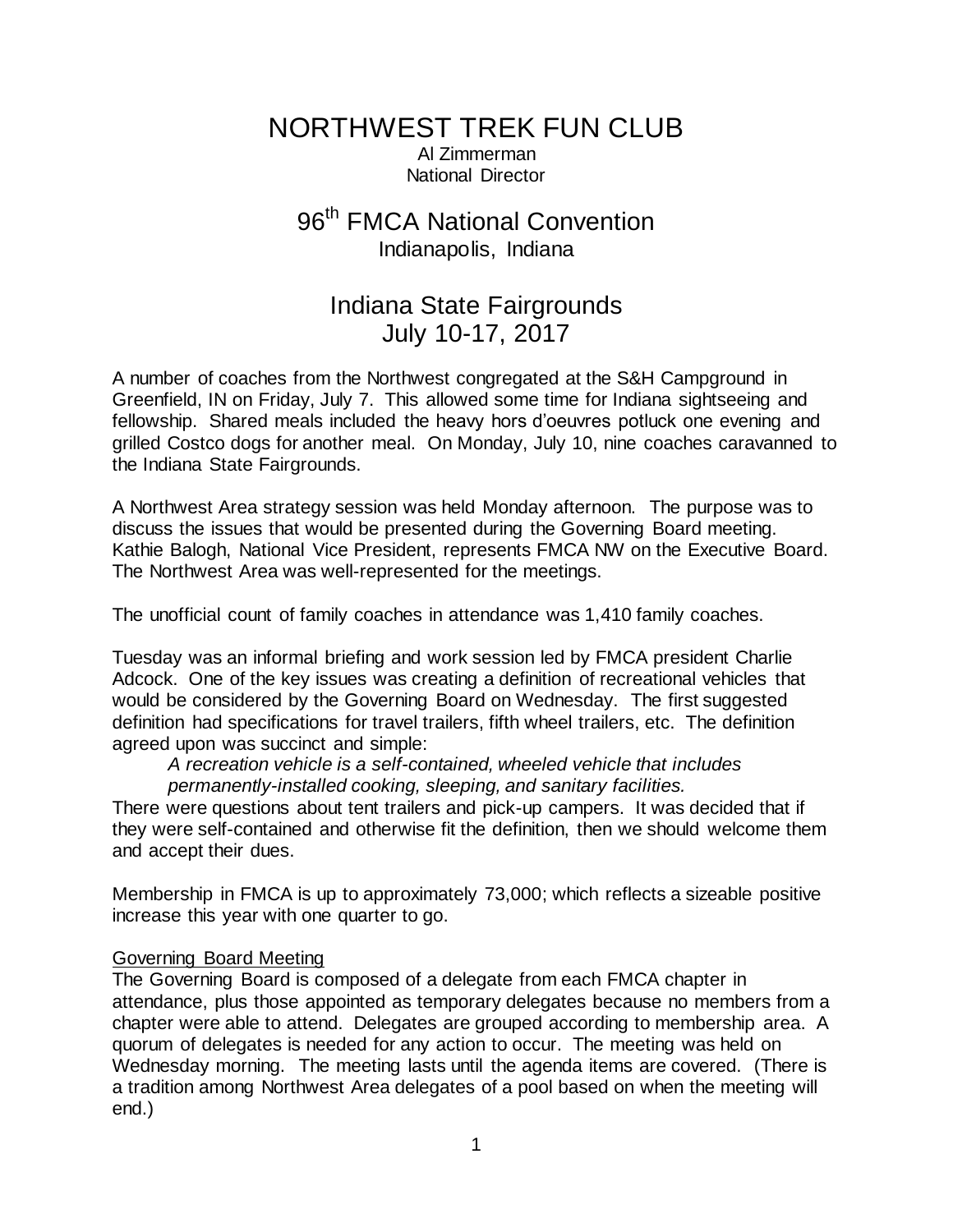#### Finances

The budget for 2018 was adopted. It was noted that the budget reflected very little surplus of income over expenses. With the dues increase approved last year, some expenses that were taken from investments were now reflected as operating expenses (example – \$660,000 related to the FMCAssist premiums, though this may not be the total premium cost).

#### Proposals considered

- 1. Members sharing an F number are not to serve concurrently on the Executive Board. In discussion it was discovered that there had not been an instance where this had occurred. In rare instances when it might occur, it was not seen to be a problem. **The proposal was defeated.**
- 2. Changing the non-discrimination clause in the bylaws. The proposal was to add language reflecting sexual orientation, gender identity, and political beliefs. Zimmerman spoke of the need to defeat the measure and maintain the existing non-discrimination language. The sentiment of the members was to keep such language simple. **The proposal was defeated overwhelmingly.**

Later in the meeting, two additional items were addressed:

- A proposal to require the new non-discrimination language in chapter bylaws was removed from consideration because the bylaw proposal was defeated.
- Upon a motion by Zimmerman, the Executive Board action to include the new non-discrimination language in the suggested chapter bylaws was rescinded.
- 3. Including the ownership of recreational vehicles in place of motorhomes as a qualifier for membership in FMCA in the articles of incorporation, constitution, and bylaws.

As discussion began there was still a concern that members would be reluctant to approve the change to recreational vehicles without an understanding of what RVs were meant to be included at the time the proposal was to be considered. The definition was scheduled to be approved later under new business.

Upon a motion by Zimmerman a decision was made to suspend the rules and advance the adoption of the definition of recreation vehicle. This enabled concerns about the types of vehicles being considered to be addressed. The proposed definition was adopted.

**The decision to replace motorhome with recreation vehicle in the FMCA documents was adopted with an 85% positive vote.**